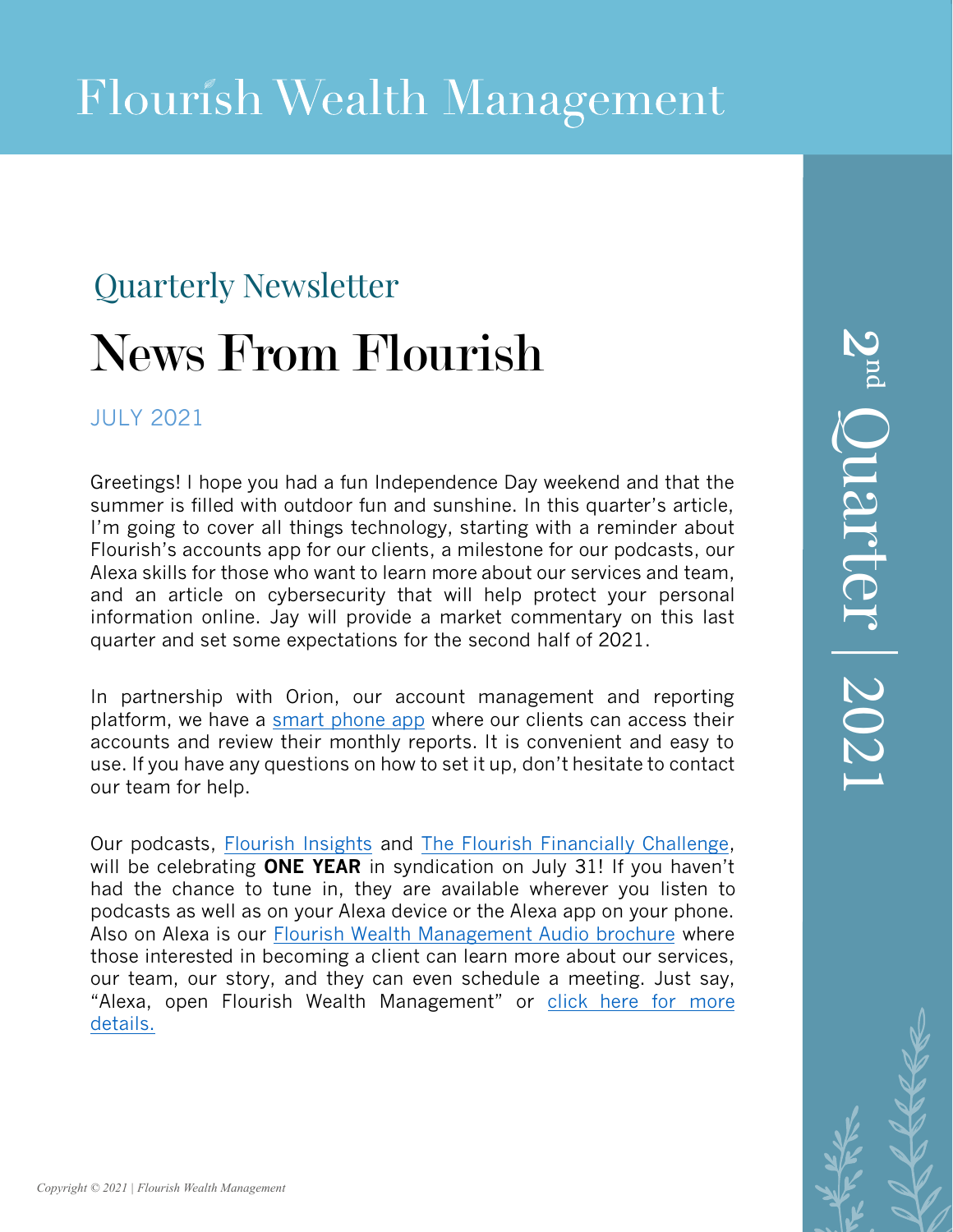Cyber-security has been top of mind lately with hacks both large and small becoming more and more frequent. This month's quarterly article can help you take the necessary steps to protect and defend the private information about you that is stored online.

### SOMETHING TO CELEBRATE!



We are proud to announce that Kathy Longo has been officially selected by [Investopedia as one of their top 100](https://www.flourishwealthmanagement.com/resources/in-the-news/kathy-longo-named-one-of-investopedia-s-top-100-financial-advisors-copy)  [Financial Advisors of 2021!](https://www.flourishwealthmanagement.com/resources/in-the-news/kathy-longo-named-one-of-investopedia-s-top-100-financial-advisors-copy)

This is the third year for the Investopedia 100 which celebrates financial advisors who are making

significant contributions to critical conversations about financial literacy, investing strategies, life-stage planning and wealth management, influence the practice of financial advice, and help educate millions of investors.

## Q2 2021 QUARTERLY ARTICLE

## 10 Ways to Protect Your Online Financial Information

Cybersecurity Strategies You Can Implement Today



By: Kathy Longo, CFP®, CAP®, CDFA® President and Founder

Living in the digital age certainly has its benefits. Things like online banking, automatic bill payment, and mobile wallet apps on our smartphones add ease and convenience to our lives. They also make our personal finances more accessible to us. Of course, having so much of our personal information on the internet also opens us up to scammers who try to take advantage of online consumer financial data. Below, we'll discuss ten cybersecurity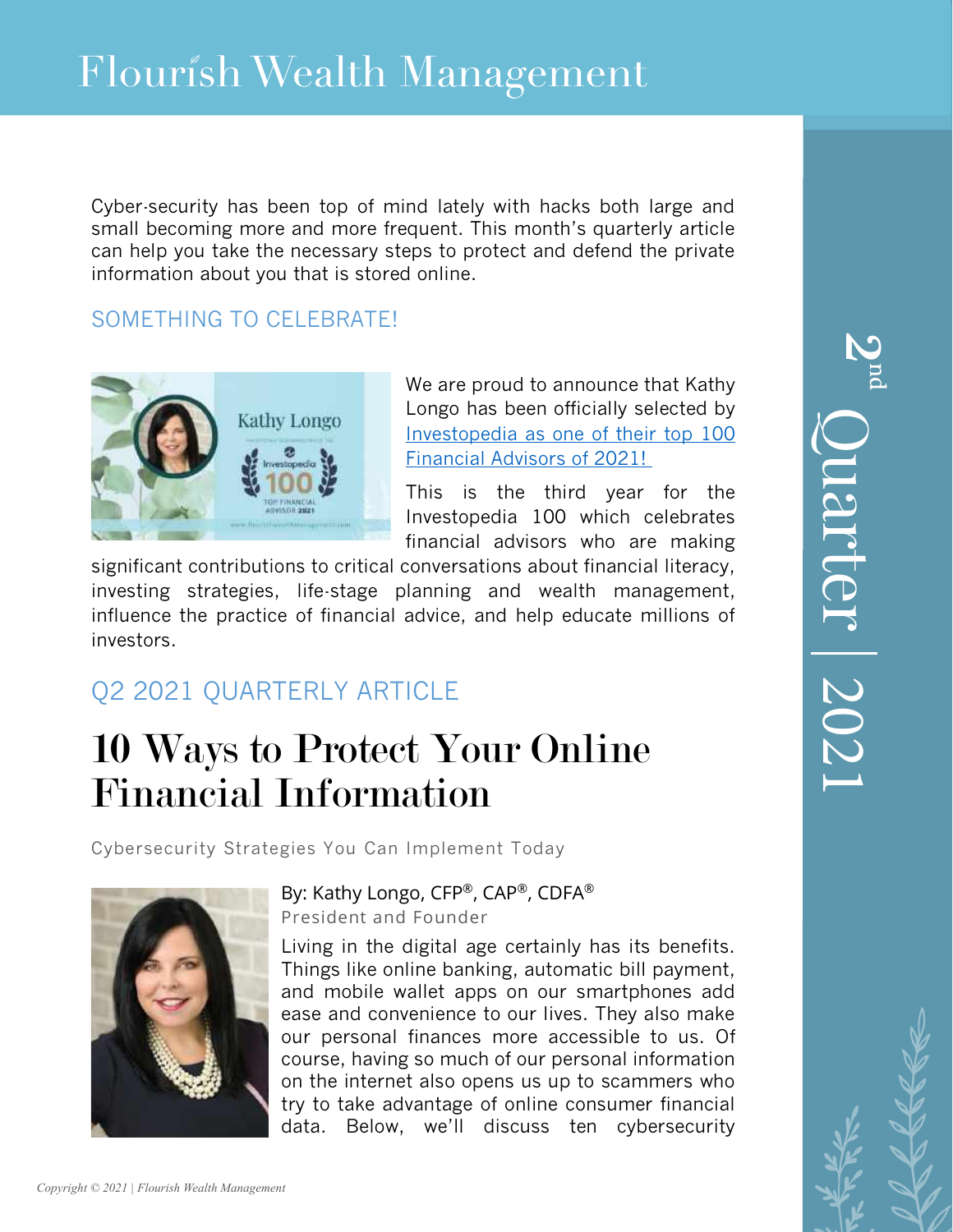measures you can take to help keep your financial and personal information safe and secure.

#### 1. Use Your Home Internet Connection for Online Banking

Life gets busy and it's tempting to access your mobile banking app from the airport or a coffee shop when you need to make a quick transfer or pay a bill. However, it's best to save any online banking for home when you can use your personal internet connection. Don't trust public Wi-Fi connections when accessing your personal accounts.

#### 2. Always Enable Multifactor Authentication

Create multiple barriers for potential hackers by enabling multifactor authentication on your digital financial accounts. Many people choose not to use this tool because it creates an extra step each time you log in, but it is a critical step to protect your data. Companies offer these procedures and precautions for good reason, so always utilize them on your accounts.

#### 3. Try a Password Management Tool

We are all managing multiple logins on our computers and mobile devices and it's critical to avoid using same password. Choose a different password for each login and then keep them in easy reach by using a password management tool, such as **LastPass**. These are usually encrypted apps that require a master password to unlock all your individual account passwords, and you can download many of them for free. They can be invaluable tools in helping ensure you're utilizing strong passwords on all your digital accounts and all of your devices.

#### 4. Keep a Small Digital Footprint

If you want to keep your information secure, less is more. Reduce your digital footprint by entering one-time credit card numbers for purchases, rather than storing your card information with a company. This helps keep your exposure to a minimum during online transactions. If you're no longer using an account, remove as much personal information as you can and close it down.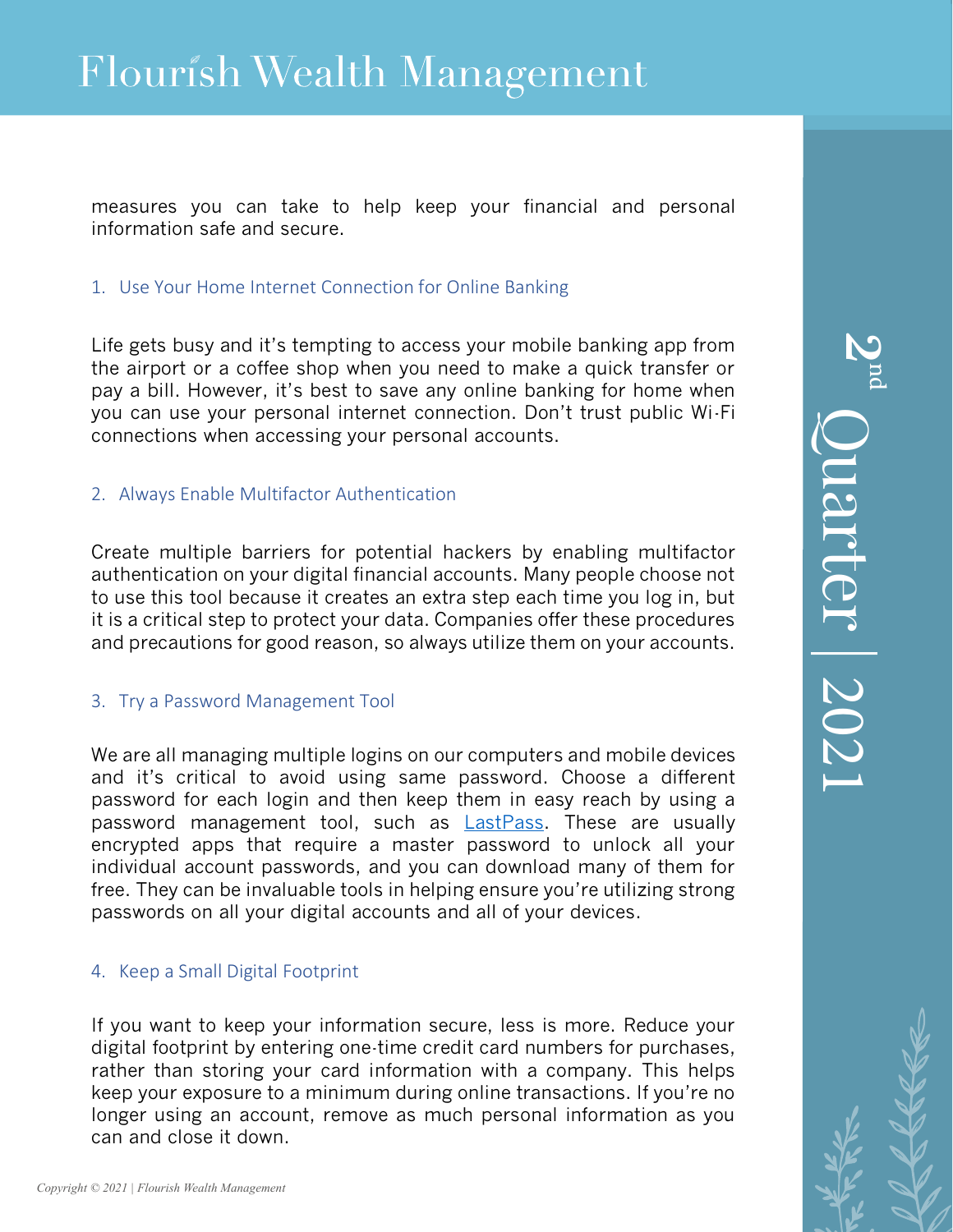#### 5. Keep Your Devices Protected

Whether you're using a computer, tablet, smartphone or other device to access your financial and purchasing accounts, make sure you have antivirus software installed. Update your operating software when new versions are released and turn on firewalls when you have the option. Be careful about what you download and use passwords, fingerprints, or facial recognition to access each device.

#### 6. Turn On 'Failed Login' Notifications

Cybersecurity experts say you should always sign up to get alerts of failed logins to your accounts. These notifications are like smoke detectors, alerting you to potential hacker activity. You can usually sign up to receive such alerts by email or text. If you see one and you know the login attempt was not you, change your password and keep an eye out for anything suspicious on your account.

#### 7. Put a Lock on Your Credit Scores

While not every person will face identity theft, it's a real and present concern. If you contact all three credit bureaus, [Experian,](https://www.experian.com/) [Equifax,](https://www.equifax.com/personal/) and [TransUnion](https://www.transunion.com/), you can ask them to put a "lock" on your credit score. If anyone attempts to open a new credit account in your name, you will be alerted.

#### 8. Don't Share Your Access

Most credit cards, banks, and other financial institutions make it possible to have multiple logins for the same account. If you're sharing an account with a spouse, partner, or anyone else, set up separate logins for each of you. This ensures you each have the ability to control your own access, lessening the possibility of information falling into the wrong hands.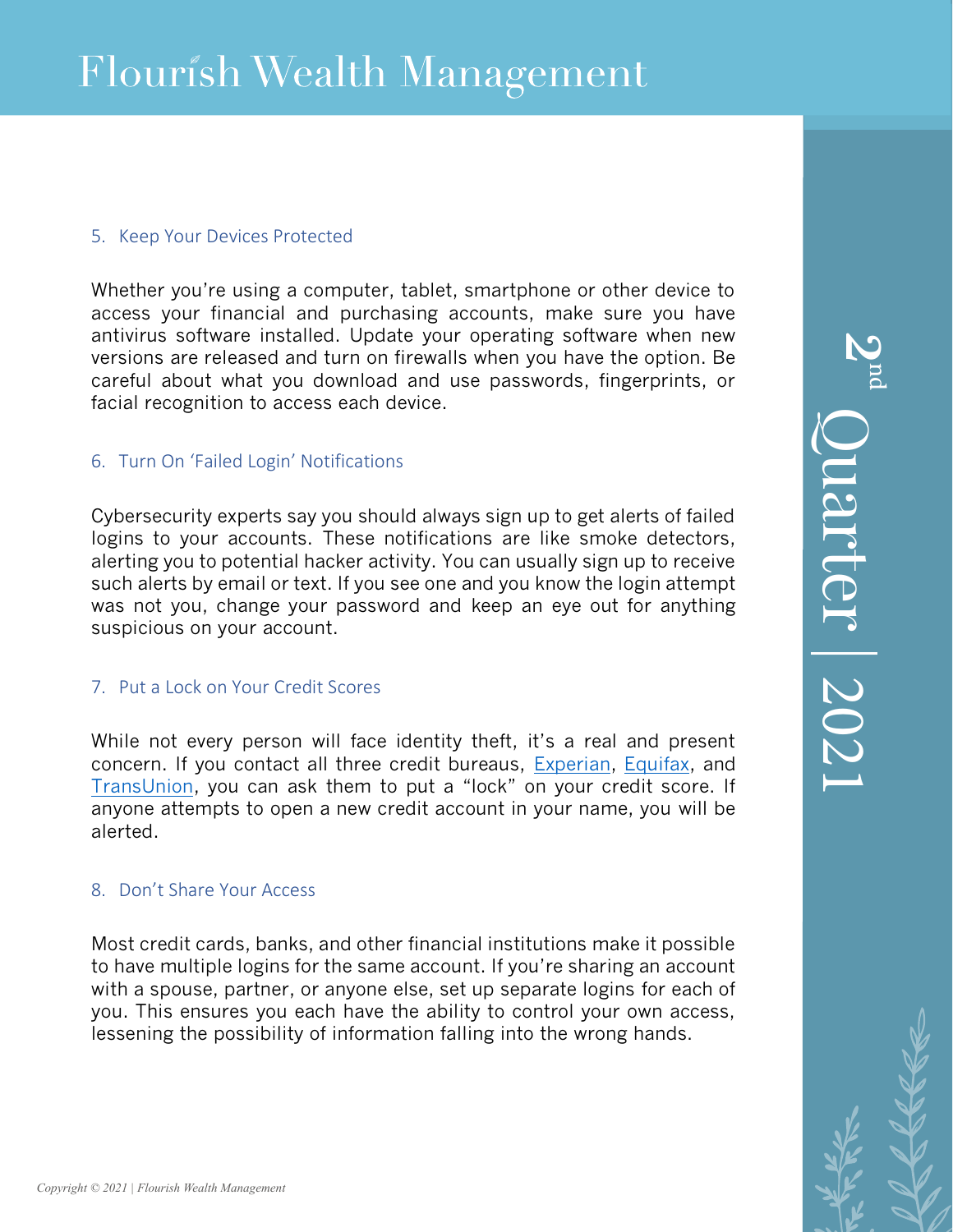#### 9**.** Take Advantage of Voice Authentication for Money Moves

Whenever possible, require voice authentication before money can be moved out of any of your accounts. Hackers can easily impersonate you through email or text, but it's much more difficult to fool a voice authenticating software. Ask your banks and other institutions if they offer this service. If they don't, consider switching to a company that allows you to add this level of protection. It will ensure that funds are never moved out of your accounts without your express consent.

#### 10. Contact Your Financial Institutions Directly

One of the most common moves scammers use is to pose as a representative of your financial institution. They do this through phone calls, emails, and text messages, and they try to trick you into divulging personal information. If you get a message asking for information about your account, or mentioning a problem with your account, contact your financial institution directly rather than replying. Make sure you use the phone numbers or email addresses listed on the institution websites – not contact information provided by the potential scammers.

#### What to Do if You Think You are a Victim

If you get a strange email or see an unusual purchase on your credit card, it's always best to err on the side of caution. [While taking the steps above](https://www.ftc.gov/)  [certainly](https://www.ftc.gov/) helps to keep your digital information secure, scammers are always looking for new ways to take advantage of people. Contact your institution immediately and visit the Federal Trade Commission's reliable resource to help you navigate fraud and identity theft using easy to follow steps.

If you have any questions about the steps that we take at Flourish Wealth Management to keep your information secure, pleas[e give](https://www.flourishwealthmanagement.com/contact) us a call. We're always happy to answer inquiries to help you maintain the security of your personal financial information.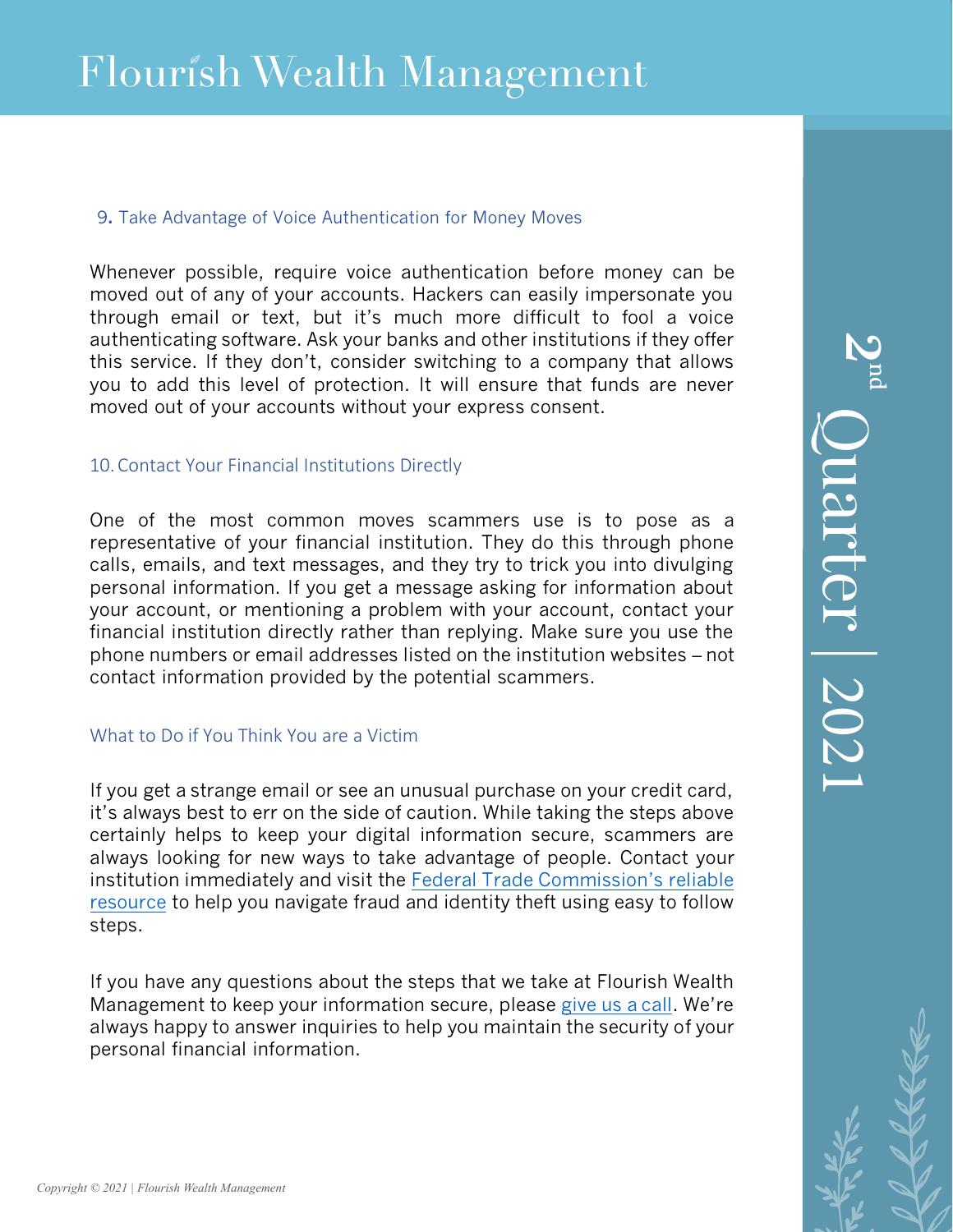## Flourish Wealth Management

## MARKET COMMENTARY: SECOND QUARTER IN REVIEW



#### **By: Jay E. Pluimer, AIF®, CIMA®**

Director of Investments

The COVID Recovery continued to gain steam throughout the second quarter with positive returns for most investments. US Stocks performed particularly well with large cap stocks (S&P 500 Index) up around 15%, lagging behind small caps (Russell 2000 Index) but slightly ahead of international markets (MSCI ACWI ex-

US Index). We hit an important milestone recently with the S&P 500 Index up 100% from the bottom of the Coronavirus Crisis on March 23rd. There was a market rotation in favor of Growth stocks during the quarter with some of the FAANG stocks (Facebook, Apple, Amazon, Netflix and Google) posting strong returns, but Value has still performed better over the past 9 months. As expected, however, Bonds struggled during the quarter with short-term and core bonds both posting negative returns, a theme that we expect to repeat on a relatively consistent basis over the next few years. Overall, market sentiment is very positive at the midpoint of 2021 with optimism for a broad and gradual economic recovery over at least the next 12 to 18 months.

There are a few important developments that we are closely monitoring and could have significant impacts on market returns in the second half of the year. The most relevant concern at the moment is the spread of the Delta Variant which is proving even more contagious and dangerous than the initial COVID strain. Concerns about higher infection, hospitalization, and death rates are hitting headlines across the world due to a combination of vaccine hesitancy and shortages. A significant resurgence of COVID could lead to limitations for the economic recovery in the US with the return of mask mandates, supply chain dislocations, and slowing growth rates. On the other hand, we are closely monitoring inflation concerns with economic growth rates close to  $7\%$  in the US and rising prices across the country. Many of the price increases reflect a lack of supply relative to high demand (homes, cars, oil), but there has been a broad increase in the Consumer Price Index (CPI) which indicates that an inflationary environment is possible at some point in the next few years if we can successfully limit the impacts of COVID infections. We are maintaining our emphasis on diversification for client portfolios with a